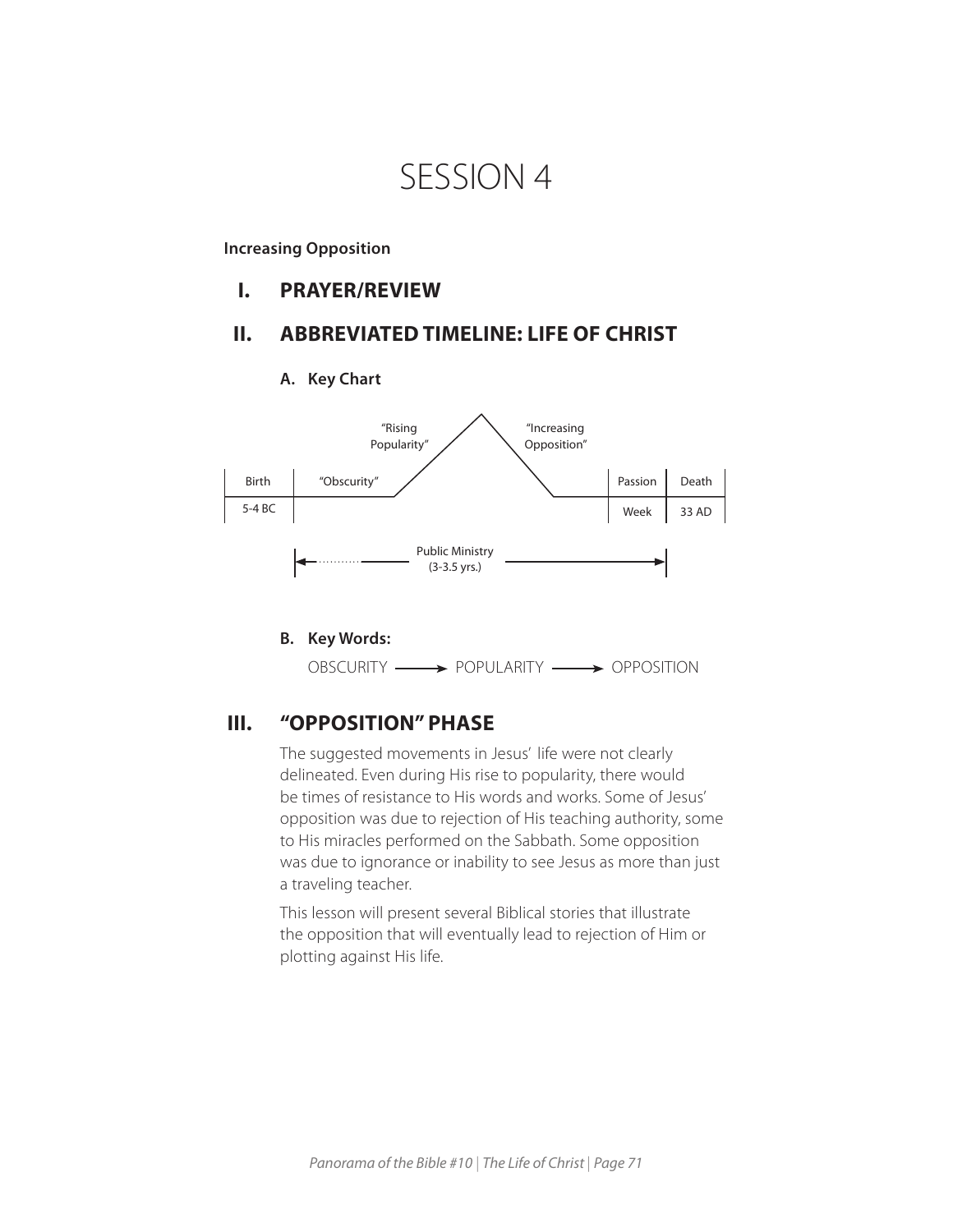# **IV. BIBLICAL DEVELOPMENT**

l,

# **A. Opposition by Religious Leaders**

1. Religious leadership in New Testament

| <b>Religious Leaders of the New Testament Era</b> |                                                                                                                                                                                                                                                                                                                                                                                                                     |
|---------------------------------------------------|---------------------------------------------------------------------------------------------------------------------------------------------------------------------------------------------------------------------------------------------------------------------------------------------------------------------------------------------------------------------------------------------------------------------|
| 1) Levites:                                       | descendants of Levi, one of twelve sons of Jacob/Israel.<br>They did not receive tribal allotments in the land but<br>were designated as helpers, assistants to priests.                                                                                                                                                                                                                                            |
| 2) Priests:                                       | also Levites but more narrowly descendants of Aaron,<br>the first High Priest (and brother of Moses). The priests<br>offered daily sacrifices and conducted other religious<br>functions.                                                                                                                                                                                                                           |
| 3) High Priest:                                   | oversaw Temple worship and other priestly and<br>administrative duties; entered the Holy of Holies on<br>Yom Kippur (Day of Atonement) to offer sacrifices for<br>the whole nation.                                                                                                                                                                                                                                 |
| 4) Scribes:                                       | also called "teachers of the law" or "lawyers." They studied<br>the law of Moses as to interpretation and application;<br>they were respected teachers.                                                                                                                                                                                                                                                             |
| 5) Sadducees:                                     | priestly aristocrats who supported the Hasmonean<br>dynasty. They (in the time of Jesus) controlled the<br>priesthood and dominated Jewish political life. They<br>embraced the Pentateuch (Law of Moses) as fully<br>inspired and authoritative; denied immortality of soul/<br>resurrection as well as existence of angels or spirits.                                                                            |
| 6) Pharisees:                                     | pious Jews who likely arose from the Hasidim<br>(who fought with the Maccabeans during Hebrew<br>Independence of 2nd century, BC). Probably the<br>Pharisees were more middle-class, involved mostly<br>in synagogue communities. Pharisees held to strict<br>adherence to Torah and the traditions (added<br>regulations) of the Elders. They were strict and<br>separatistic; they longed for the coming Messiah. |
| 7) Herodians:                                     | supporters of the pro-Roman Herodian dynasty.                                                                                                                                                                                                                                                                                                                                                                       |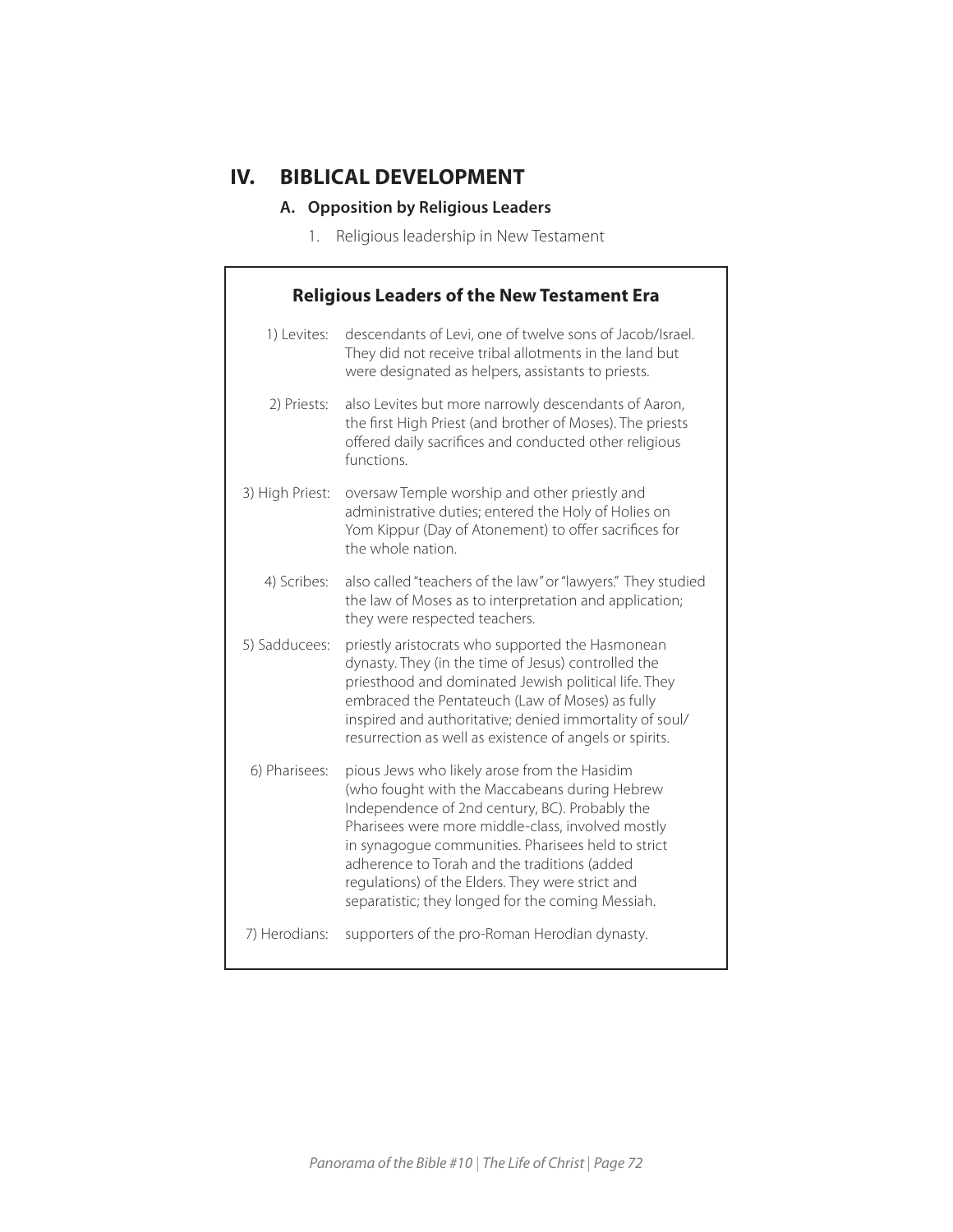- 2. Examples of religious leaders' **opposition**
	- a. Due to "blasphemy"

#### Mark 2:1-12

*A few days later, when Jesus again entered Capernaum, the people heard that he had come home. 2 They gathered in such large numbers that there was no room left, not even outside the door, and he preached the word to them. 3 Some men came, bringing to him a paralyzed man, carried by four of them. 4 Since they could not get him to Jesus because of the crowd, they made an opening in the roof above Jesus by digging through it and then lowered the mat the man was lying on. 5 When Jesus saw their faith, he said to the paralyzed man, "Son, your sins are forgiven." 6 Now some teachers of the law were sitting there, thinking to themselves, 7 "Why does this fellow talk like that? He's blaspheming! Who can forgive sins but God alone?" 8 Immediately Jesus knew in his spirit that this was what they were thinking in their hearts, and he said to them, "Why are you thinking these things? 9 Which is easier: to say to this paralyzed man, 'Your sins are forgiven,' or to say, 'Get up, take your mat and walk'? 10 But I want you to know that the Son of Man has authority on earth to forgive sins." So he said to the man, 11 "I tell you, get up, take your mat and go home." 12 He got up, took his mat and walked out in full view of them all. This amazed everyone and they praised God, saying, "We have never seen anything like this!"*

- (1) Occurs during the course of a miraculous healing (Jesus' authority over infirmities/ paralysis).
- (2) A startling pronouncement of sins forgiven precede the actual miracle.
- (3) The "teachers of the law" were thinking that Jesus' pronouncement was blasphemous for only God can forgive sin.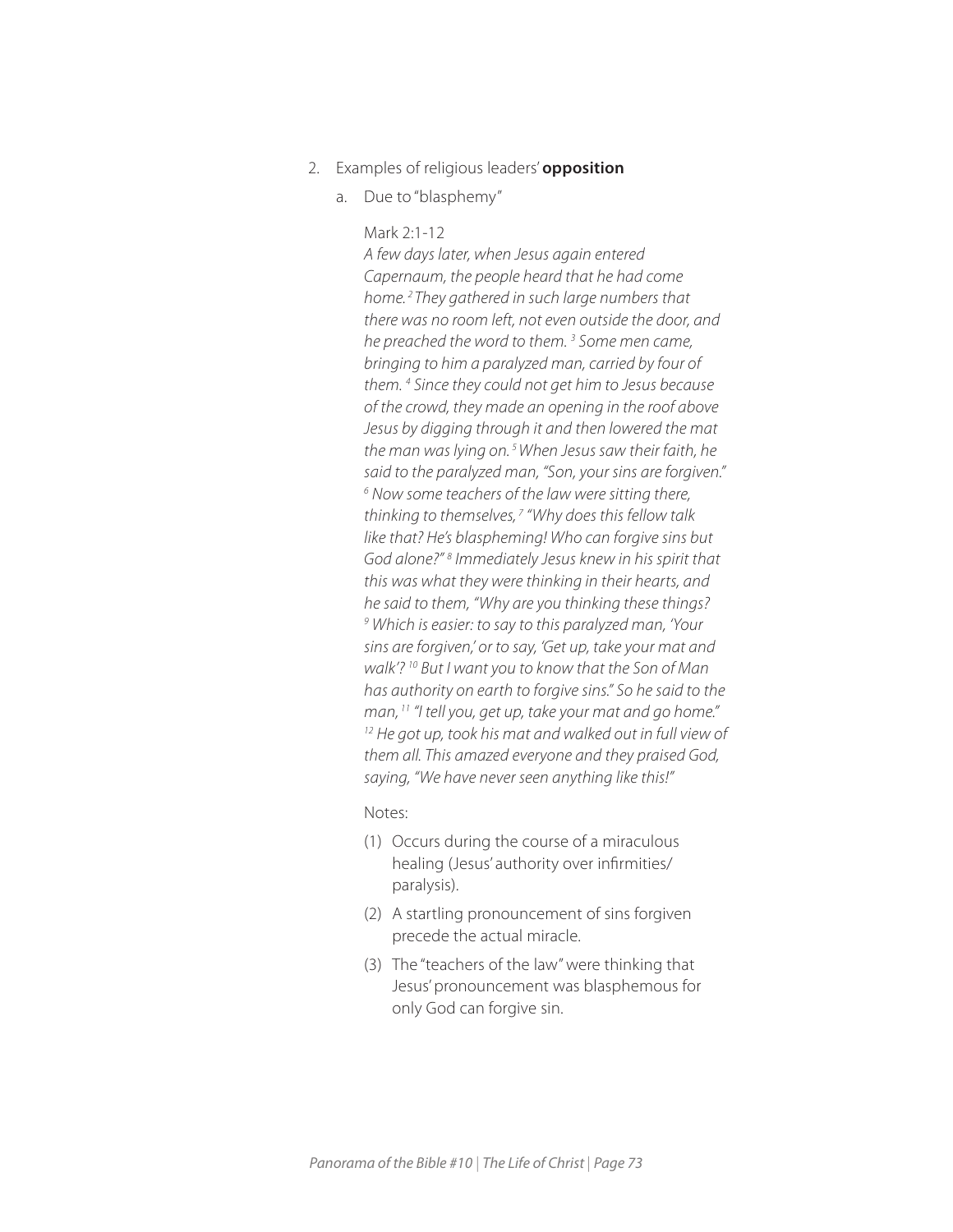- (4) In His unanswered question, Jesus affirms that He has authority to heal and the authority to forgive sins. Both authorities are compatible with Jesus' Kingdom-power.
- (5) The effect upon the onlookers was amazement.
- b. Due to rejection of Jesus' true identity

#### Matthew 12:22-31

*Then they brought him a demon-possessed man who was blind and mute, and Jesus healed him, so that he could both talk and see. 23 All the people were astonished and said, "Could this be the Son of David?" 24 But when the Pharisees heard this, they said, "It is only by Beelzebul, the prince of demons, that this fellow drives out demons." 25 Jesus knew their thoughts and said to them, "Every kingdom divided against itself will be ruined, and every city or household divided against itself will not stand. 26 If Satan drives out Satan, he is divided against himself. How then can his kingdom stand? 27 And if I drive out demons by Beelzebul, by whom do your people drive them out? So then, they will be your judges. 28 But if it is by the Spirit of God that I drive out demons, then the kingdom of God has come upon you. 29 "Or again, how can anyone enter a strong man's house and carry off his possessions unless he first ties up the strong man? Then he can plunder his house. 30 "Whoever is not with me is against me, and whoever does not gather with me scatters. 31 And so I tell you, every kind of sin and slander can be forgiven, but blasphemy against the Spirit will not be forgiven."*

- (1) The healing of a blind-and-dumb, possessed man raised questions in the mind of the multitudes. Could this be the Messiah (as framed in the text, the expected answer is "no")?
- (2) The Pharisees (Matthew 12) and scribes (Mark 3) attributed the miracle-working to Satanic, demonic power. This is "blasphemy against the Holy Spirit," an unforgivable sin.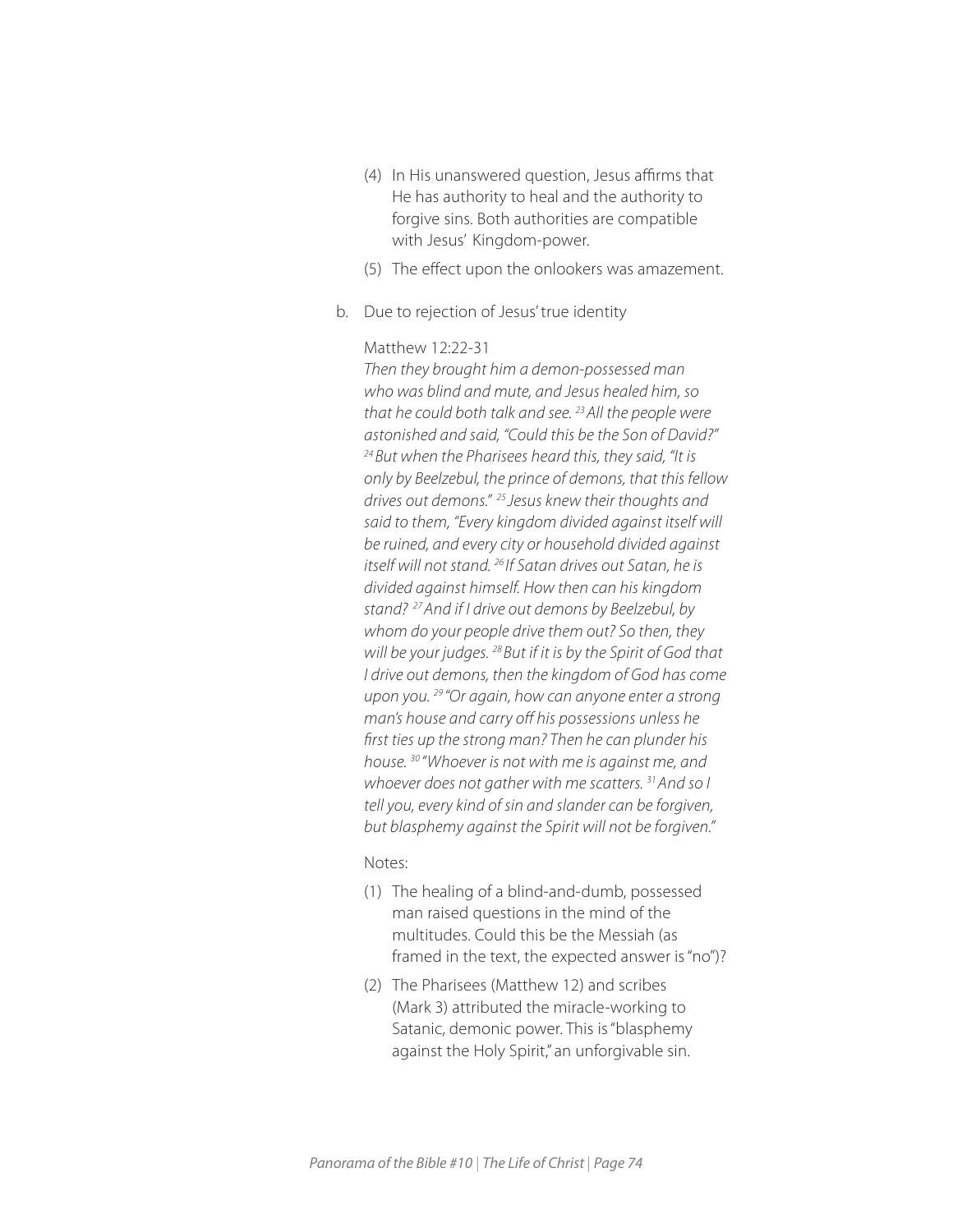- (3) Jesus pointed out the obvious inconsistency of the assertion. If Jesus frees a man from demonic possession by demonic power, how can such a kingdom survive?
- c. Due to exposing their hypocrisy (over traditions)

#### Luke 11:37-48

*When Jesus had finished speaking, a Pharisee invited him to eat with him; so he went in and reclined at the table. 38 But the Pharisee was surprised when he noticed that Jesus did not first wash before the meal. 39 Then the Lord said to him, "Now then, you Pharisees clean the outside of the cup and dish, but inside you are full of greed and wickedness. 40 You foolish people! Did not the one who made the outside make the inside also? 41 But now as for what is inside you—be generous to the poor, and everything will be clean for you. 42 "Woe to you Pharisees, because you give God a tenth of your mint, rue and all other kinds of garden herbs, but you neglect justice and the love of God. You should have practiced the latter without leaving the former undone. 43 "Woe to you Pharisees, because you love the most important seats in the synagogues and respectful greetings in the marketplaces. 44 "Woe to you, because you are like unmarked graves, which people walk over without knowing it." 45 One of the experts in the law answered him, "Teacher, when you say these things, you insult us also." 46 Jesus replied, "And you experts in the law, woe to you, because you load people down with burdens they can hardly carry, and you yourselves will not lift one finger to help them. 47 "Woe to you, because you build tombs for the prophets, and it was your ancestors who killed them. 48 So you testify that you approve of what your ancestors did; they killed the prophets, and you build their tombs."* 

#### Notes:

(1) Jewish tradition (not Biblical law) had developed elaborate and extensive customs of washings and prayers during a feast-meal. Jesus did not always follow these religious expectations.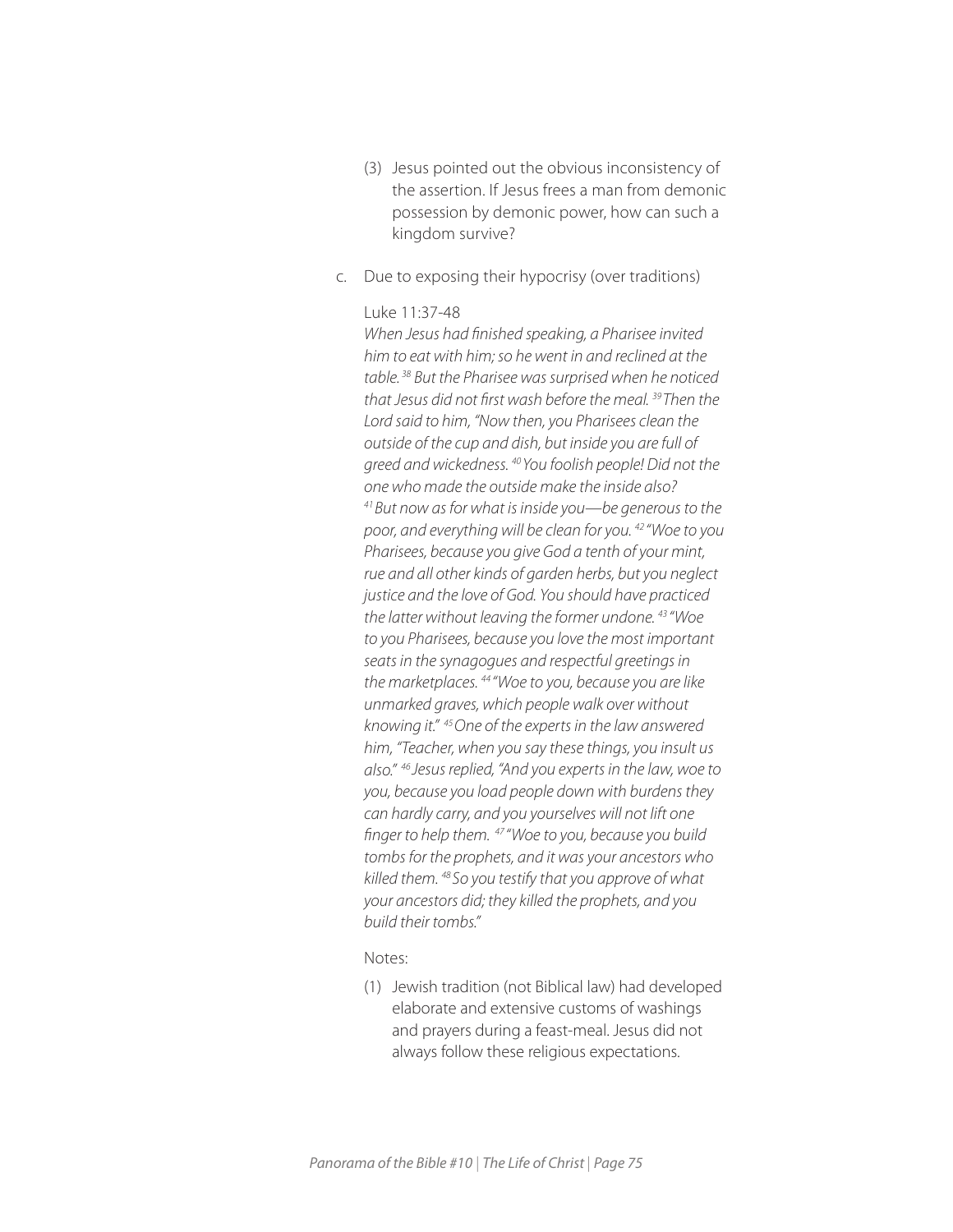- (2) Jesus took the opportunity to point out the hypocrisy of the Pharisees and Scribes.
- (3) The end result was the ever-hardening of opposition to Jesus.

#### Luke 11:53-54

*When Jesus went outside, the Pharisees and the teachers of the law began to oppose him fiercely and to besiege him with questions, 54 waiting to catch him in something he might say.* 

#### **Insight:** "Traditions" (Later Writings)

"In Jesus' day, the teachings of the Scribes were a body of **oral traditions** memorized and passed down from generation to generation." (Strauss, 143; emphasis mine). After the time of Christ, further studies produced unique Jewish documents.

- 1) Mishnah: means "repetition"; a body of rabbinic rulings (ca. AD 200) on applying the Torah to everyday life; the goal of the Mishnah was to build a fence around the Law to protect pious Jews from breaking the Torah's commandments.
- make up the Talmud. 2) Talmud: means "learning"; in time (3rd to 5th cent. AD) later rabbis added their comments to the Mishnah and the resultant body of teachings were called the Gemara ("completion"). Together the Gemara and the Mishnah

#### d. Due to His (Jesus') teachings

#### John 7:11-31

*Now at the festival the Jewish leaders were watching for Jesus and asking, "Where is he?" 12 Among the crowds there was widespread whispering about him. Some said, "He is a good man." Others replied, "No, he deceives the people." 13 But no one would say anything publicly about him for fear of the leaders. 14 Not until halfway*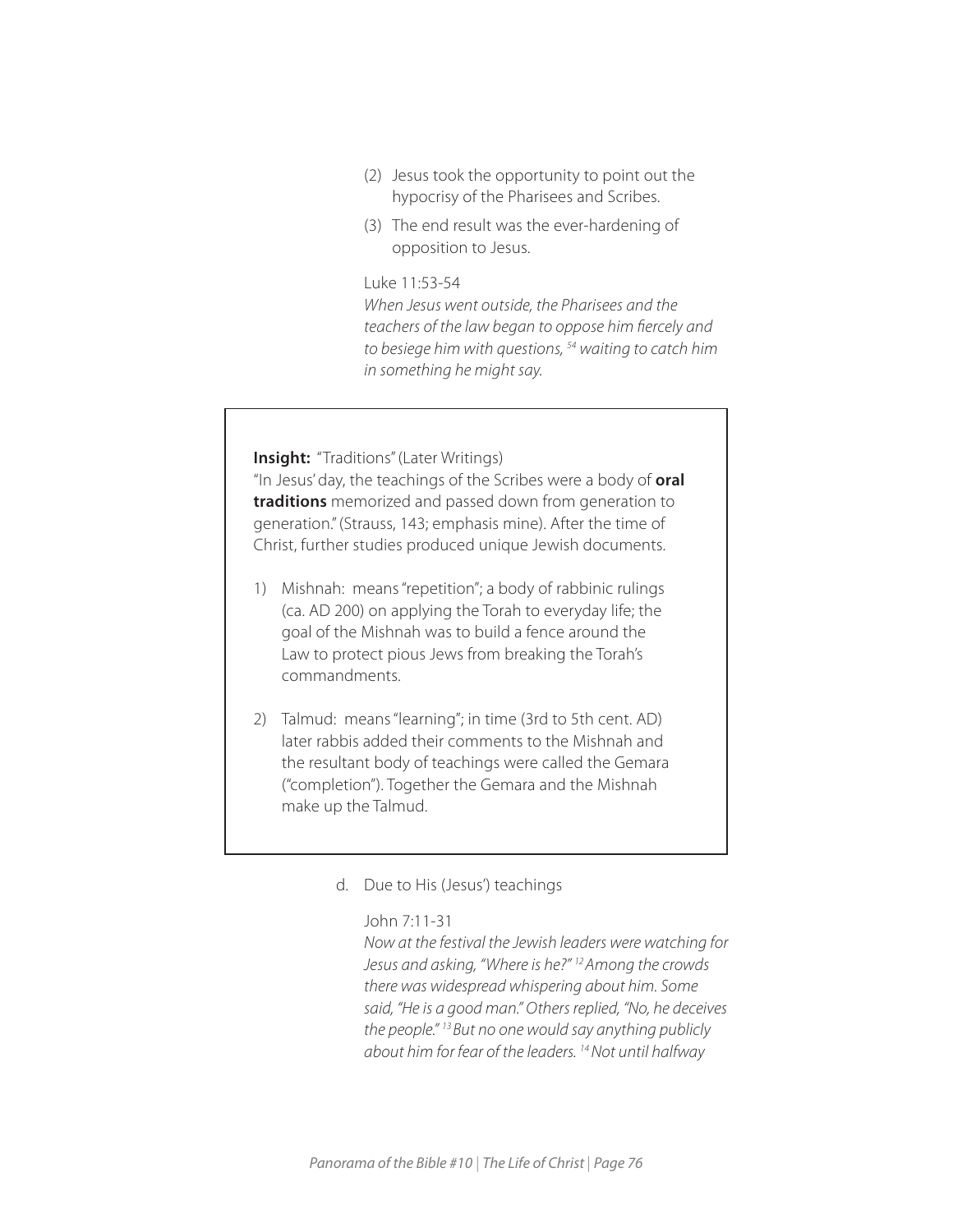*through the festival did Jesus go up to the temple courts and begin to teach. 15 The Jews there were amazed and asked, "How did this man get such learning without having been taught?" 16 Jesus answered, "My teaching is not my own. It comes from the one who sent me. 17 Anyone who chooses to do the will of God will find out whether my teaching comes from God or whether I speak on my own. 18 Whoever speaks on their own does so to gain personal glory, but he who seeks the glory of the one who sent him is a man of truth; there is nothing false about him. 19 Has not Moses given you the law? Yet not one of you keeps the law. Why are you trying to kill me?" 20 "You are demon-possessed," the crowd answered. "Who is trying to kill you?" 21 Jesus said to them, "I did one miracle, and you are all amazed. 22 Yet, because Moses gave you circumcision (though actually it did not come from Moses, but from the patriarchs), you circumcise a boy on the Sabbath. 23 Now if a boy can be circumcised on the Sabbath so that the law of Moses may not be broken, why are you angry with me for healing a man's whole body on the Sabbath? 24 Stop judging by mere appearances, but instead judge correctly." 25 At that point some of the people of Jerusalem began to ask, "Isn't this the man they are trying to kill? 26 Here he is, speaking publicly, and they are not saying a word to him. Have the authorities really concluded that he is the Messiah? 27 But we know where this man is from; when the Messiah comes, no one will know where he is from." 28 Then Jesus, still teaching in the temple courts, cried out, "Yes, you know me, and you know where I am from. I am not here on my own authority, but he who sent me is true. You do not know him, 29 but I know him because I am from him and he sent me." 30 At this they tried to seize him, but no one laid a hand on him, because his hour had not yet come. 31 Still, many in the crowd believed in him. They said, "When the Messiah comes, will he perform more signs than this man?"* 

Notes:

(1) The specific feast that Jesus attended was the "Feast of Tabernacles" (Jn 7:2; cf. Lev 23:33-44). If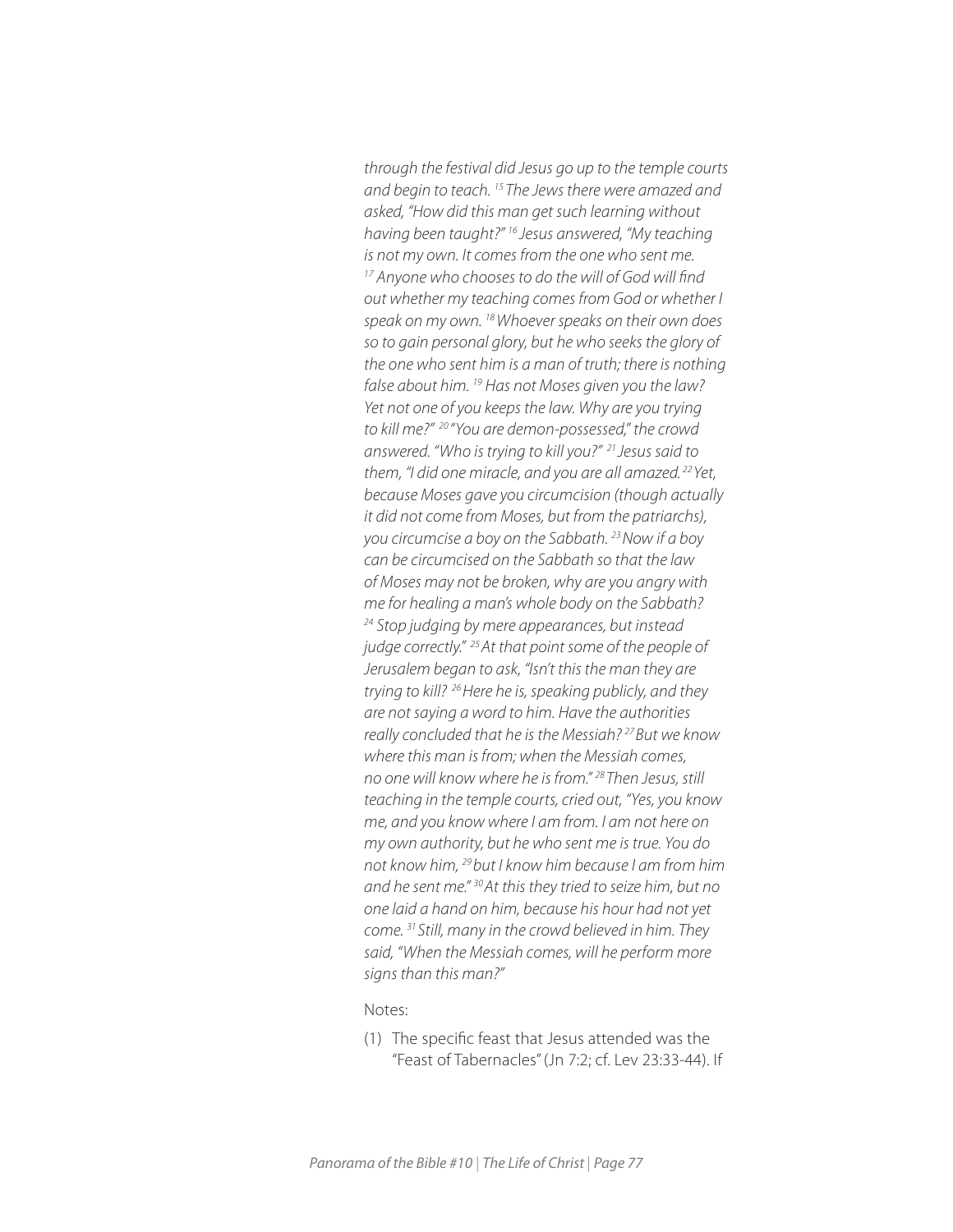Jesus died on the Cross in 33 AD, then this feast likely was September 10-17, 32 AD.

(2) The Feast of Tabernacles (or Booths) was a popular harvest celebration which lasted a full week. Also connected to the festival was a commemoration of God's gracious provision for the Israelites in their wilderness wanderings.

#### Deuteronomy 16:13-17

*Celebrate the Festival of Tabernacles for seven days after you have gathered the produce of your threshing floor and your winepress. 14 Be joyful at your festival—you, your sons and daughters, your male and female servants, and the Levites, the foreigners, the fatherless and the widows who live in your towns. 15 For seven days celebrate the festival to the Lord your God at the place the Lord will choose. For the Lord your God will bless you in all your harvest and in all the work of your hands, and your joy will be complete. 16 Three times a year all your men must appear before the Lord your God at the place he will choose: at the Festival of Unleavened Bread, the Festival of Weeks and the Festival of Tabernacles. No one should appear before the Lord empty-handed: 17 Each of you must bring a gift in proportion to the way the Lord your God has blessed you.* 

As MacArthur (p. 1553) notes, "Both a waterdrawing and a lamp-lighting ceremony were featured."

(3) Jesus had been urged by His brothers to go to the Feast and show Himself, perform miracles for the crowds, be a public figure. Their reasoning was that Jerusalem/Judea was the best place to launch a messianic campaign, not the backward area of Galilee. The advice was sound from a worldly point of view but not what Jesus was committed to do.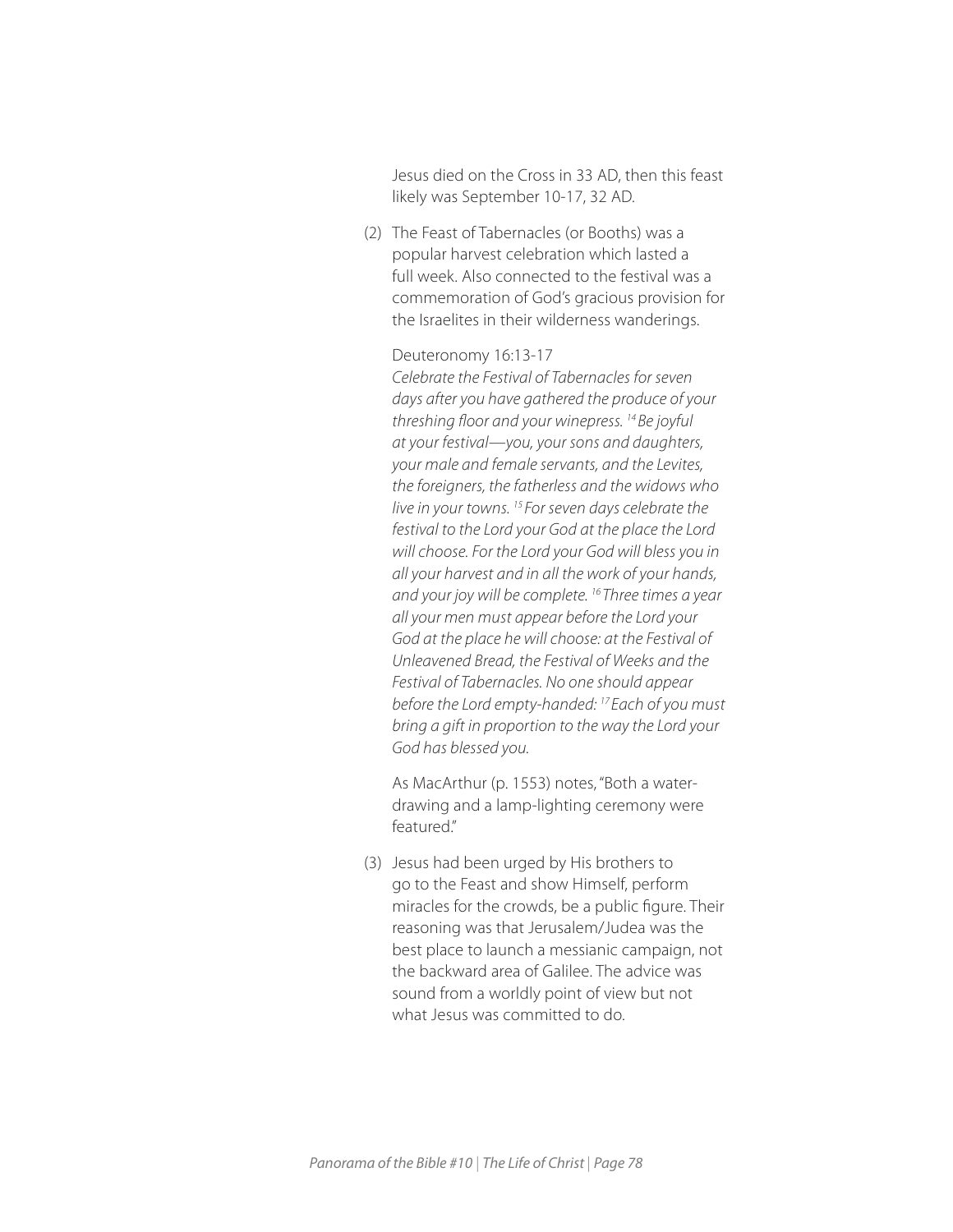- (4) So, Jesus remained a few days in Galilee before departing secretly for the Feast in Jerusalem. Yet at the festival the crowds were watching for Him, "Where is that man?" (7:11). Public opinion was divided: some declaring Jesus a good man, others that He was a deceiver of the people.
- (5) At the midpoint of the Feast of Tabernacles, Jesus went to the temple to formally teach, His first formal discourse in the region of Judea (in Jerusalem, the home of the religious leaders). His instruction caught the attention of the Jews (i.e. Jewish leaders).

#### John 7:15

*The Jews there were amazed and asked, "How did this man get such learning without having been taught?"* 

(6) The flow of events around this story is best seen as diagrammed below:



This temple teaching was explosive and divisive. Some of the crowd will believe Jesus is the Messiah; others will attempt to seize Him (to do harm); the leaders ("the Jews") will plot to kill Him, a known fact by many ("Isn't this the man they are trying kill?" - 7:25).

(7) The teachings from John 7:16-34

**Section One** (16-19): the origin of Jesus' authority

- (a) Not His own (16)
- (b) Rather, from the One who sent Him (16)
- (c) Only the obedient (submissive) to God's will can truly know Jesus' authority.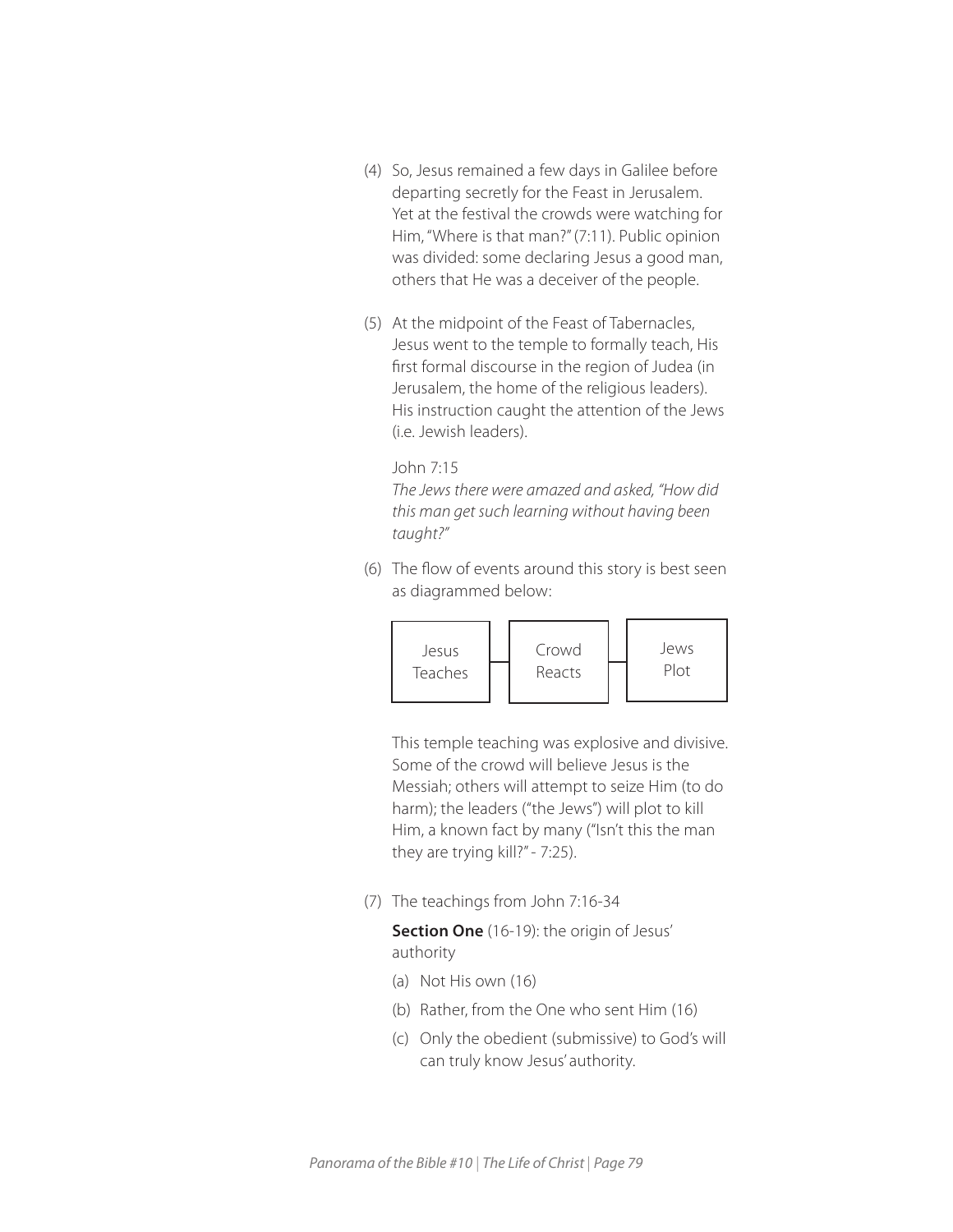(d) If one claims submissiveness to Mosaic Law, why plot to kill Jesus?

**Section Two** (21-24): healing on the Sabbath (cf. Jn 5 − Pool of Bethsaida)

- (a) Permissible to circumcise on the Sabbath
- (b) Why not permissible to heal on Sabbath ("stop judging by mere appearances, and make a right judgment.") (7:24)

**Section Three** (28-29): the origin of the Messiah

- (a) Some believed the Messiah would suddenly appear
- (b) Jesus again affirmed that He was sent (from God)

#### **Section Four** (33-34):

- (a) Jesus would be with the people a short time
- (b) Jesus would leave
- (c) Jesus could not be followed

Last and greatest day of the Feast of Tabernacles:

#### John 7:37-44

*On the last and greatest day of the festival, Jesus stood and said in a loud voice, "Let anyone who is thirsty come to me and drink. 38 Whoever believes in me, as Scripture has said, rivers of living water will flow from within them." 39 By this he meant the Spirit, whom those who believed in him were later to receive. Up to that time the Spirit had not been given, since Jesus had not yet been glorified. 40 On hearing his words, some of the people said, "Surely this man is the Prophet." 41 Others said, "He is the Messiah." Still others asked, "How can the Messiah come from Galilee? 42 Does not Scripture say that the Messiah will come from David's descendants and from Bethlehem, the town where David lived?" 43 Thus the people were divided because of Jesus. 44 Some wanted to seize him, but no one laid a hand on him.*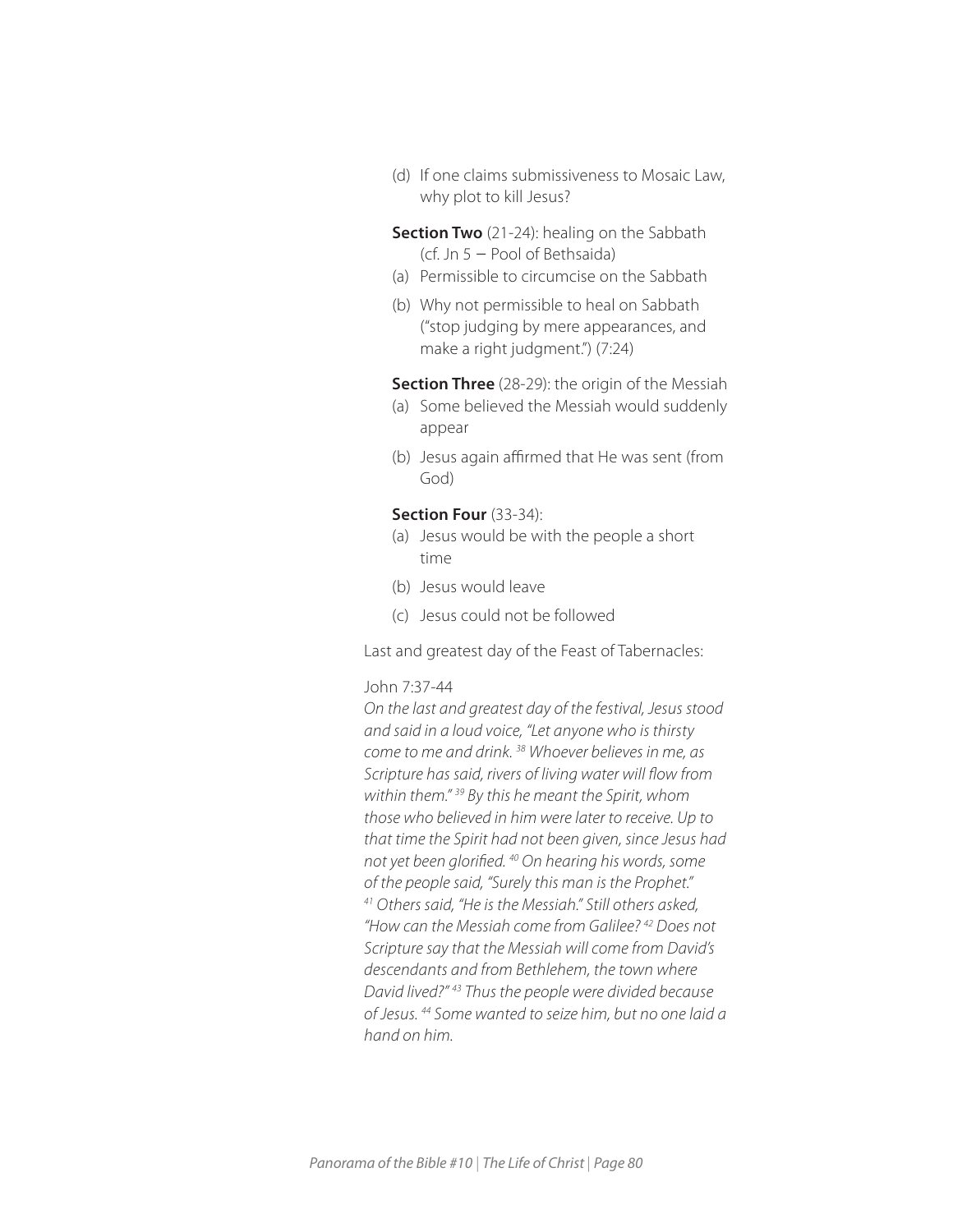Notes:

- (1) This teaching is distinct from the previous. It occurs on the last (perhaps 8th) day of the Feast. It was the climax of the festival.
- (2) The background:

### **Insight:** (from Bock, 459)

I

I

In the background was the daily provision of water during the Feast of Tabernacles, whereby the priest would gather water from the pool of Siloam in a golden flagon and bring it, after a procession, to the temple amid sounds of trumpets and rejoicing. There the water was poured into a bowl beside the altar, where a tube would bring it to the altar's base. This act thanked God for his provision of the past and expressed hope for his future provision. If the final day was the eighth day of the feast, then Jesus spoke of an unending provision on the day when the symbolism ended.

> (3) After pouring out of literal water, Jesus takes advantage of the occasion to boldly declare a radical idea. Note the diagram (to capture the spiritual meaning):



### Isaiah 55:1-2

*"Come, all you who are thirsty, come to the waters; and you who have no money, come, buy and eat! Come, buy wine and milk without money and without cost. 2 Why spend money on what is not bread, and your labor on what does not satisfy? Listen, listen to me, and eat what is good, and you will delight in the richest of fare."*

John 4:10-14 (woman at the well) *Jesus answered her, "If you knew the gift of God and who it is that asks you for a drink, you would*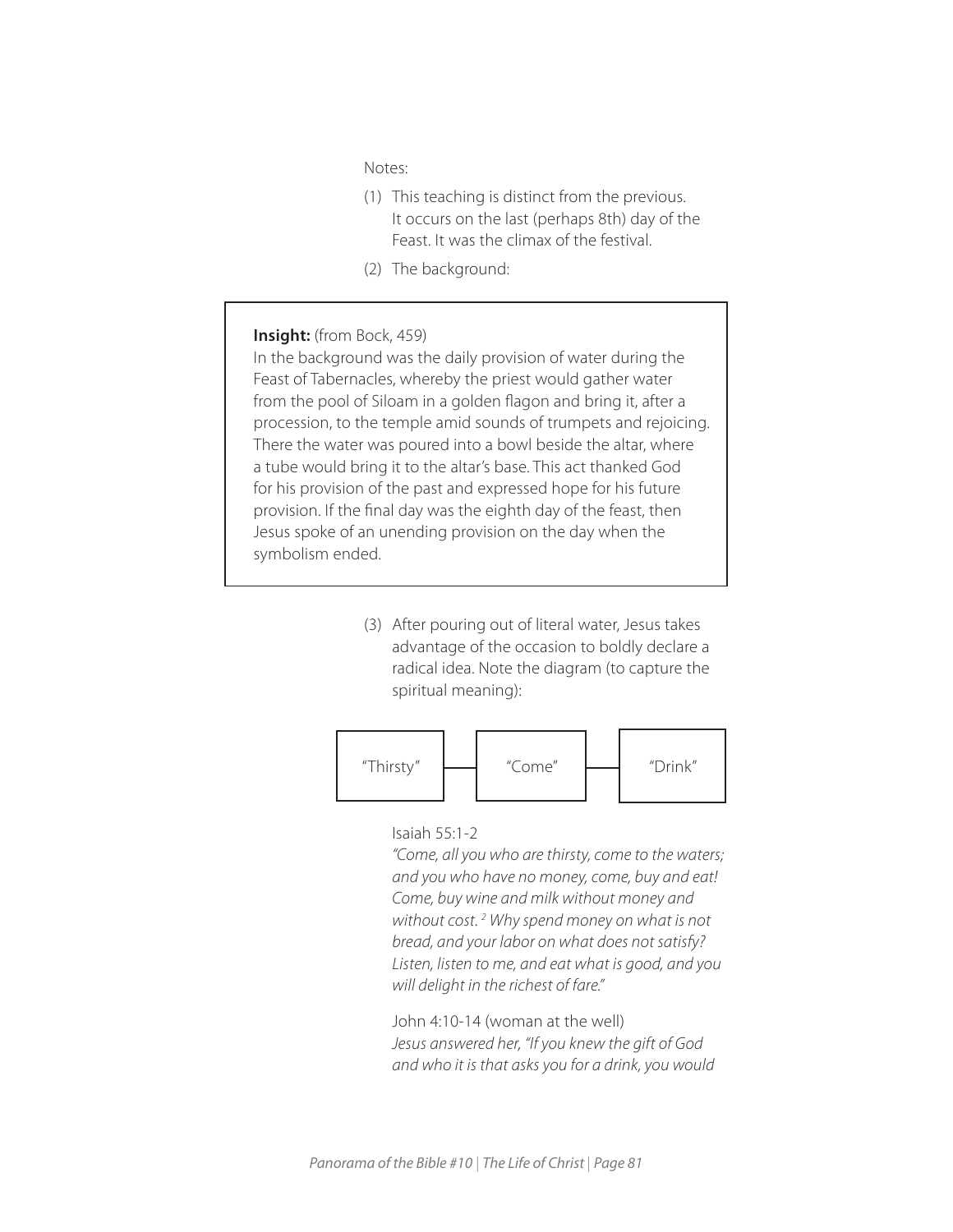*have asked him and he would have given you living water." 11 "Sir," the woman said, "you have nothing to draw with and the well is deep. Where can you get this living water? 12 Are you greater than our father Jacob, who gave us the well and drank from it himself, as did also his sons and his livestock?" 13 Jesus answered, "Everyone who drinks this water will be thirsty again, 14 but whoever drinks the water I give them will never thirst. Indeed, the water I give them will become in them a spring of water welling up to eternal life."* 

#### John 7:38

"*Whoever believes in me, as Scripture has said, rivers of living water will flow from within them."* 

- (4) As a result of this final Feast of Tabernacles teaching, the crowd was divided over His person. Some said He "is the Prophet" (cf. Deut. 18); others "He is the Christ." Still others were unconvinced–Jesus' origins did not fit their expectations of the Coming Messiah.
- (5) The ultimate irony came when the religious leaders sent temple guards to arrest Jesus. They returned empty-handed.

#### John 7:45-47

*Finally the temple guards went back to the chief priests and the Pharisees, who asked them, "Why didn't you bring him in?" 46 "No one ever spoke the way this man does," the guards replied. 47 "You mean he has deceived you also?" the Pharisees retorted.*

e. Due to His questionable "authority"

#### Matthew 21:23-27

*Jesus entered the temple courts, and, while he was teaching, the chief priests and the elders of the people came to him. "By what authority are you doing these things?" they asked. "And who gave you this authority?" 24 Jesus replied, "I will also ask you one question. If*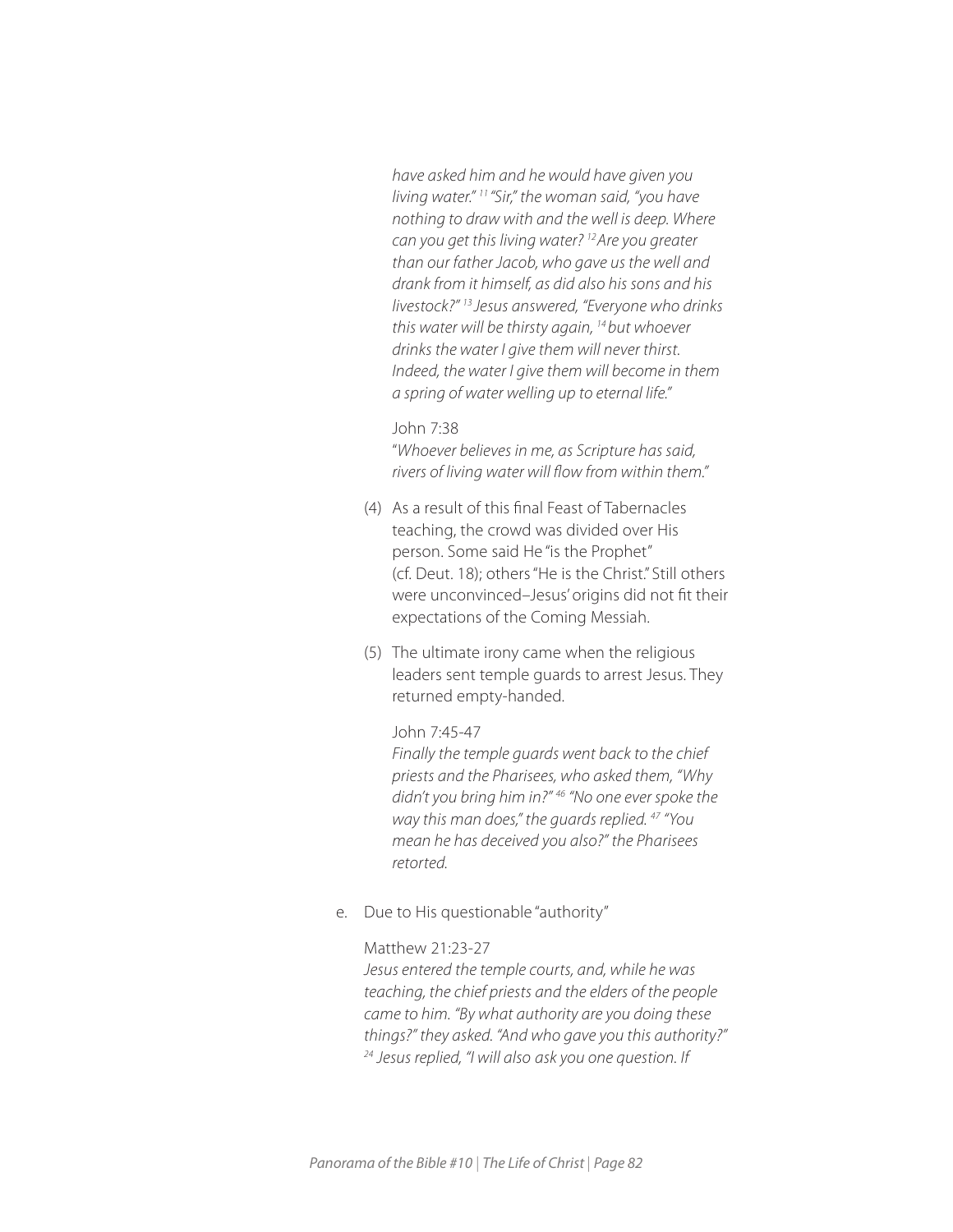*you answer me, I will tell you by what authority I am doing these things. 25 John's baptism—where did it come from? Was it from heaven, or of human origin?" They discussed it among themselves and said, "If we say, 'From heaven,' he will ask, 'Then why didn't you believe him?' 26 But if we say, 'Of human origin'—we are afraid of the people, for they all hold that John was a prophet." 27 So they answered Jesus, "We don't know." Then he said, "Neither will I tell you by what authority I am doing these things."*

- (1) This controversy occurred in the middle of the last week of Jesus' earthly life (Passion week).
- (2) The location was "the temple courts" where recently Jesus had overturned the tables of the moneychangers.
- (3) The antagonists were the "chief priests" and "the elders of the people."
- (4) The point of contention was Jesus' authority, especially so in light of cleansing the temple and other Messianic acts. The question was direct: "Who gave you this authority?" (23)
- (5) Jesus replied with a question about John's authority and baptism. Was it from heaven or men?
	- (a) To say from heaven (God) would invite a follow-up question, "Then why didn't you believe him?"
	- (b) To say from man would invite the displeasure of the listening crowd who thought John to be a prophet.
- (6) The religious leaders deliberated and eventually said, "We don't know." (27)
- (7) Jesus then refused to answer their question (as he noted earlier).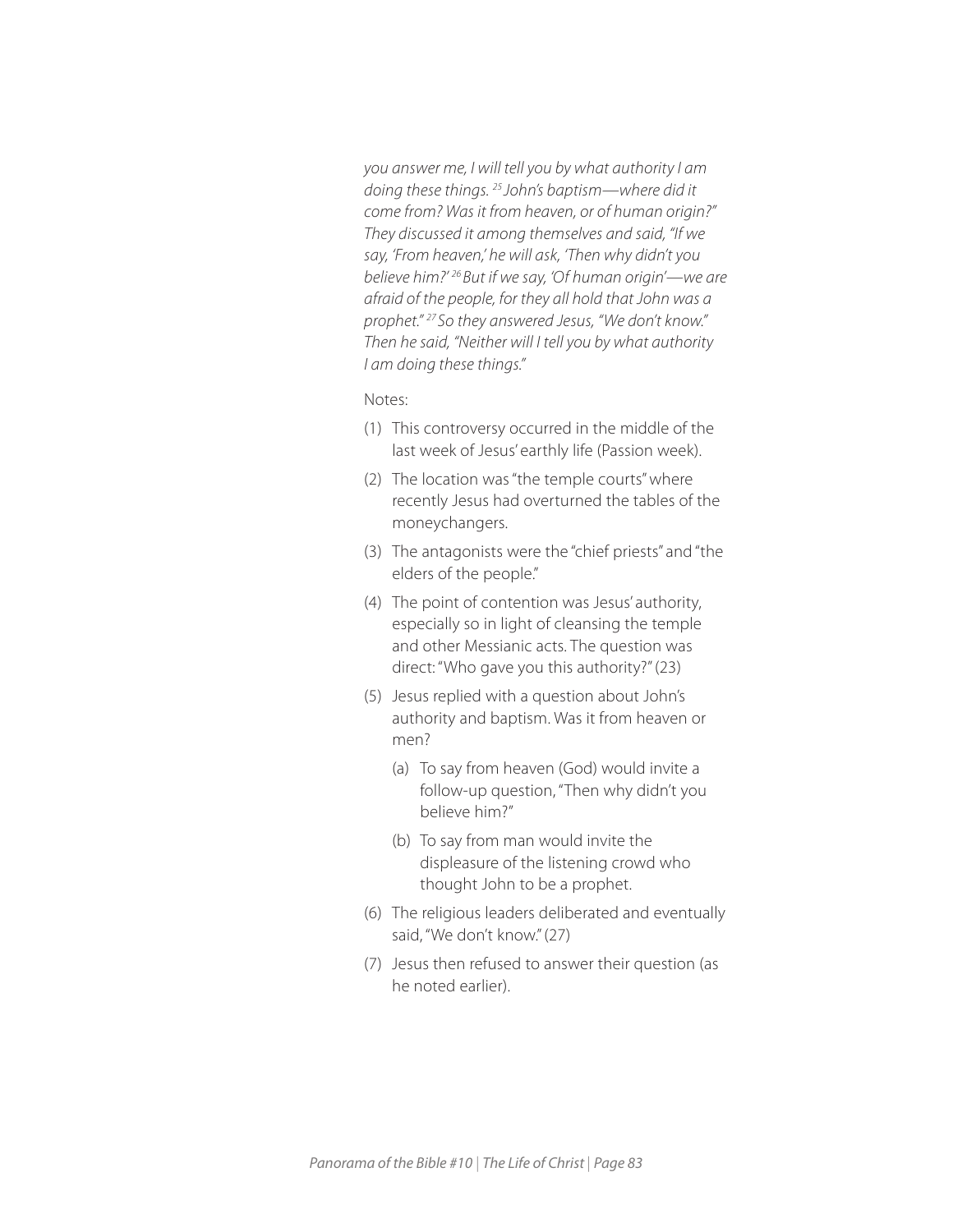**Insight:** (from Bock, 324):

The question of authority rests in these two options: either the leadership or Jesus expresses the way to know God. The consistent presentation of Jesus' upper hand in these controversies provides another ground for the answer to the choice posed by the leaders' question. Jesus' responses and work show that he has divinely bestowed authority.

#### **B. Questions (Entrapments) by Religious Leaders**

1. By Pharisees and Herodians

Matthew 22:15-22 (cf. Mk 12:13-17; Lk 20:20-26) *Then the Pharisees went out and laid plans to trap him in his words. 16 They sent their disciples to him along with the Herodians. "Teacher," they said, "we know that you are a man of integrity and that you teach the way of God in accordance with the truth. You aren't swayed by others, because you pay no attention to who they are. 17 Tell us then, what is your opinion? Is it right to pay the imperial tax to Caesar or not?" 18 But Jesus, knowing their evil intent, said, "You hypocrites, why are you trying to trap me? 19 Show me the coin used for paying the tax." They brought him a denarius, 20 and he asked them, "Whose image is this? And whose inscription?" 21 "Caesar's," they replied. Then he said to them, "So give back to Caesar what is Caesar's, and to God what is God's." 22 When they heard this, they were amazed. So they left him and went away.*

- a. The Pharisees and Herodians (Luke refers to them as "spies") band together to entrap Jesus with a question that could be the political basis to take Him to the Roman governor.
- b. The Pharisees would have opposed this hated Roman poll tax. The Herodians generally went along with the tax as long as they supported Rome's choice for a governor or ruler over them. The fact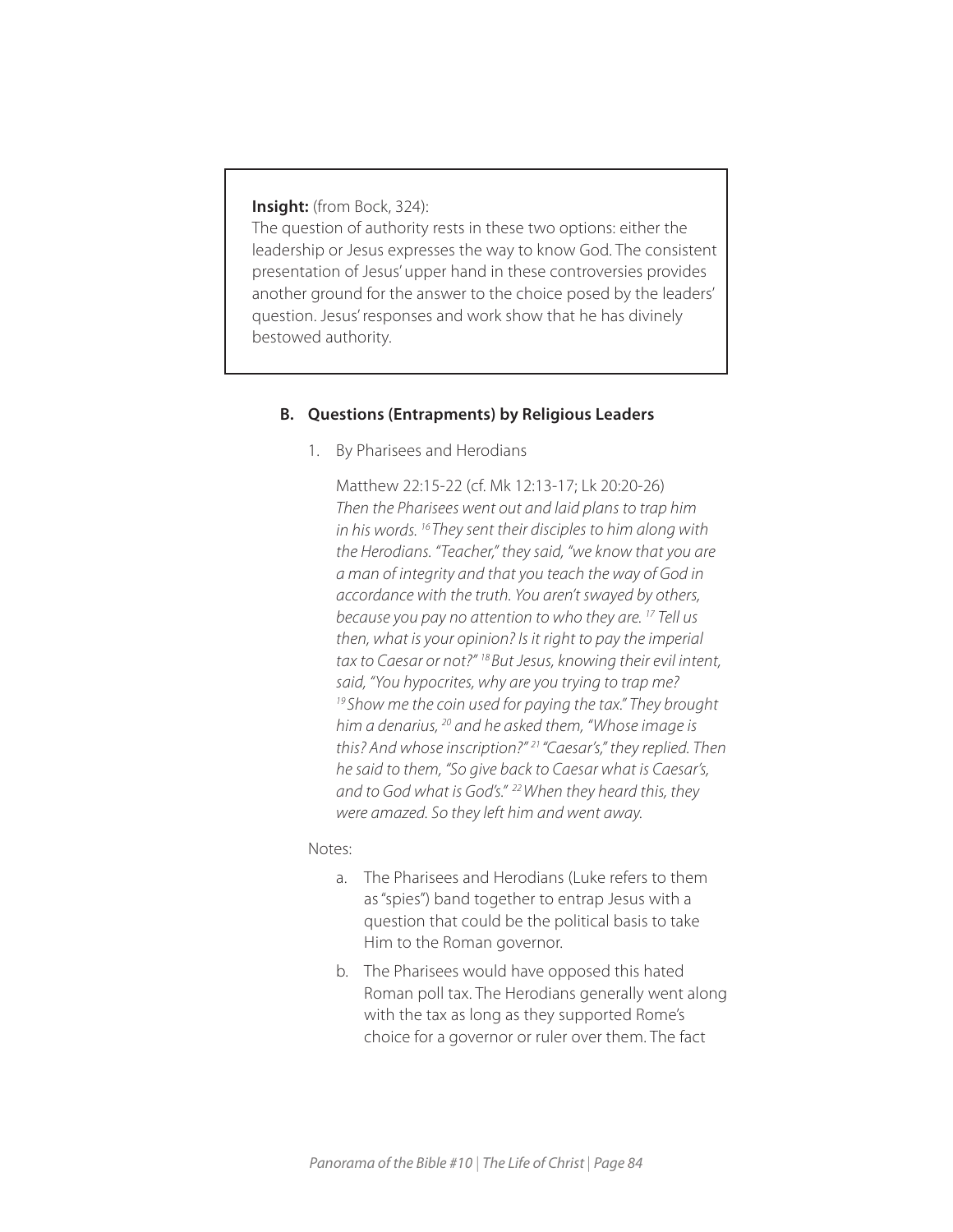that they could work together shows the intensity of opposition to Jesus.

c. The entrapment strategy could be seen as follows:



- d. The issue: "Is it right to pay taxes to Caesar or not?" (17)
- e. The possible replies:
	- (a) Yes: would show Jesus sided with the Roman authorities, thus losing credibility with the people.
	- (b) No: would show Jesus defied the authority of Rome, was a rebel and liable to charges of lawlessness (as well as offending the Herodians).
- f. Jesus' response
	- (a) Give me a coin (demonstrating that His accusers lived with/by Roman currency/ coinage).
	- (b) Whose inscription is it? (obviously Caesar's).
	- (c) Then give Caesar what belongs to Caesar; give to God what belongs to God. This teaching recognizes appropriate spheres belonging to government (cf. Ro 13) and to God.
- 2. By Sadducees

Matthew 22:23-33 (cf. Mk 12:18-27; Lk 20:27-40) *That same day the Sadducees, who say there is no resurrection, came to him with a question. 24 "Teacher," they said, "Moses told us that if a man dies without having children, his brother must marry the widow and raise up offspring for him. 25 Now there were seven brothers among us. The first one married and died, and since he had no children, he left his wife to his brother. 26 The same thing happened to the second and third brother, right on down*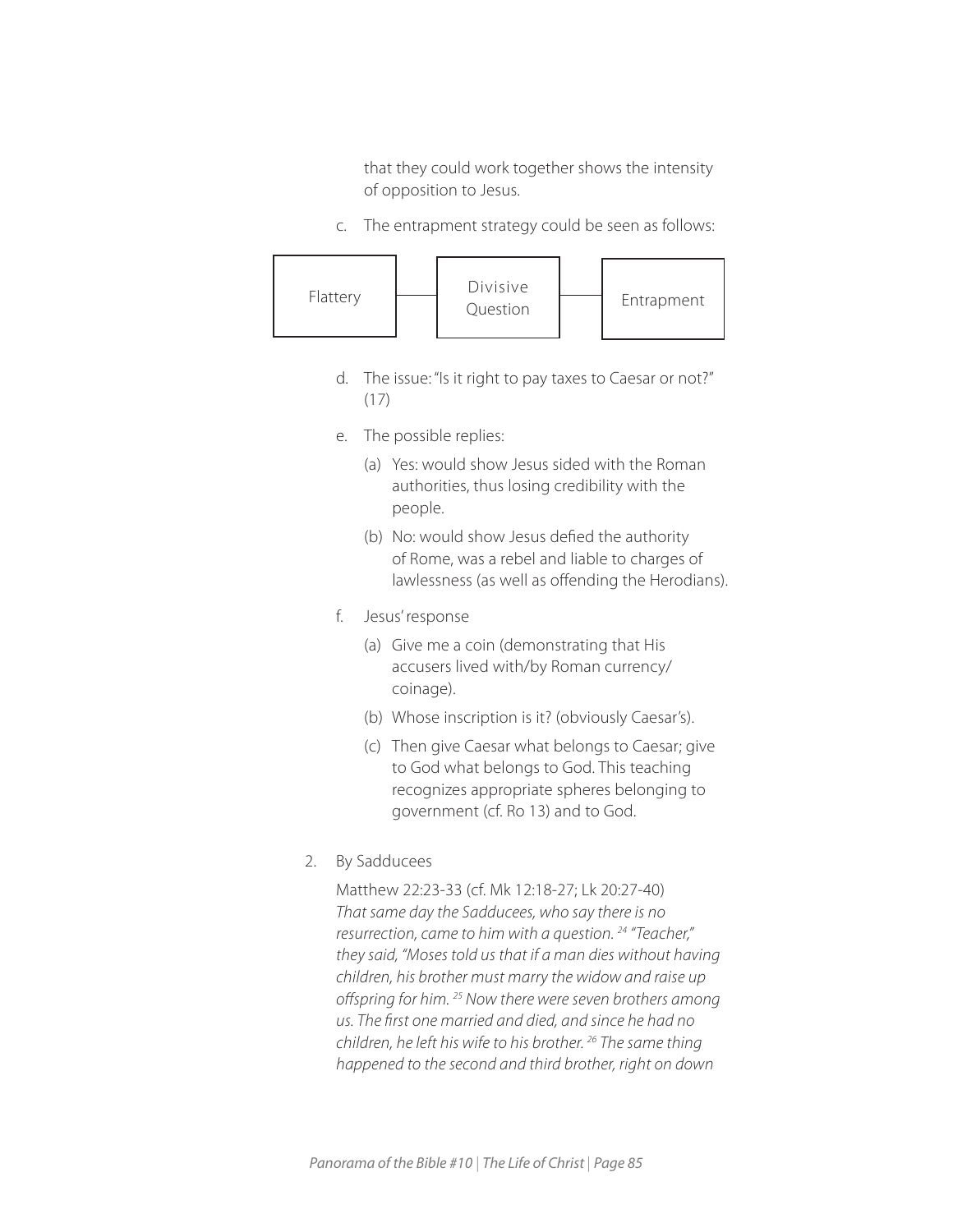*to the seventh. 27 Finally, the woman died. 28 Now then, at the resurrection, whose wife will she be of the seven, since all of them were married to her?" 29 Jesus replied, "You are in error because you do not know the Scriptures or the power of God. 30 At the resurrection people will neither marry nor be given in marriage; they will be like the angels in heaven. 31 But about the resurrection of the dead—have you not read what God said to you, 32 'I am the God of Abraham, the God of Isaac, and the God of Jacob'? He is not the God of the dead but of the living." 33 When the crowds heard this, they were astonished at his teaching.* 

Notes:

- a. The Sadducees attempt to entrap Jesus by a theological question on the resurrection, a doctrine rejected by the Sadducees.
- b. To trap Jesus the Sadducees create a hypothetical situation about the "supposed resurrection." The example is to show the absurdity of the resurrection doctrine and entrap Jesus in the process.
- c. The background of the situation: a woman dies and the Mosaic teaching of Levirate marriage is invoked.

But the story continues. Each subsequent son (seven in all) dies.

#### **Insight:** Levirate marriage

Deuteronomy 25:5-6

*If brothers are living together and one of them dies without a son, his widow must not marry outside the family. Her husband's brother shall take her and marry her and fulfill the duty of a brother-in-law to her. 6 The first son she bears shall carry on the name of the dead brother so that his name will not be blotted out from Israel.* 

The purpose of this provision for the widow was to secure for her inheritance rights through her heir, a means of providing family and care for the widow.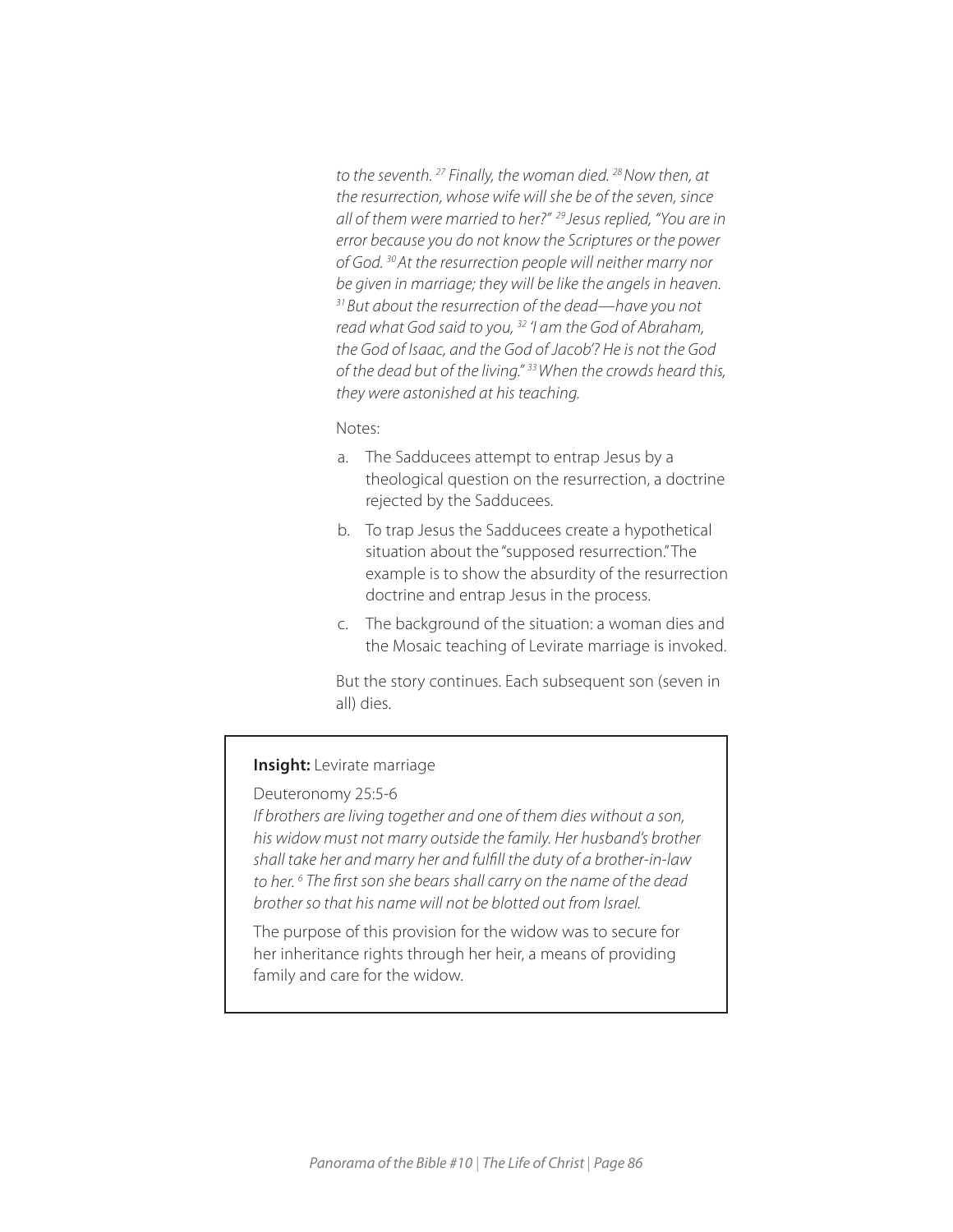- d. The tricky question (from Sadducees): So, in the (supposed) resurrection, whose wife is she among the seven?
	- (1) The Sadducees thought the absurdity of the question would disprove the doctrine as well as Jesus' authority as a teacher.
	- (2) The Sadducees were sadly mistaken.
- e. The reply of Jesus

(1) The Sadducees themselves were wrong ("in error") on two accounts:

(a) they didn't understand the Scriptures;

- (b) they didn't understand the power of God.
- (2) Resurrection life will not be like earthly life:
	- (a) There will be no marriage.
	- (b) The resurrected will be like angels (the existence Sadducees denied).
	- (c) The resurrected will not die anymore (Lk 20:36).
- (3) Proof text on resurrection (Ex 3:6)

#### Matthew 22:32

"…*'I am the God of Abraham, the God of Isaac, and the God of Jacob'? He is not the God of the dead but of the living."*

#### **Insight:**

God as Promise-Giver is also a Promise-Keeper. To give to Abraham, Isaac, and Jacob promises and they not be alive (by resurrection) to receive them would be to devalue God's word of promise-fulfillment.

Further, to say "I am" as opposed to "I was" adds further strength to the idea of resurrection.

(4) The response of the crowd

Matthew 22:33 *When the crowds heard this, they were astonished at his teaching.*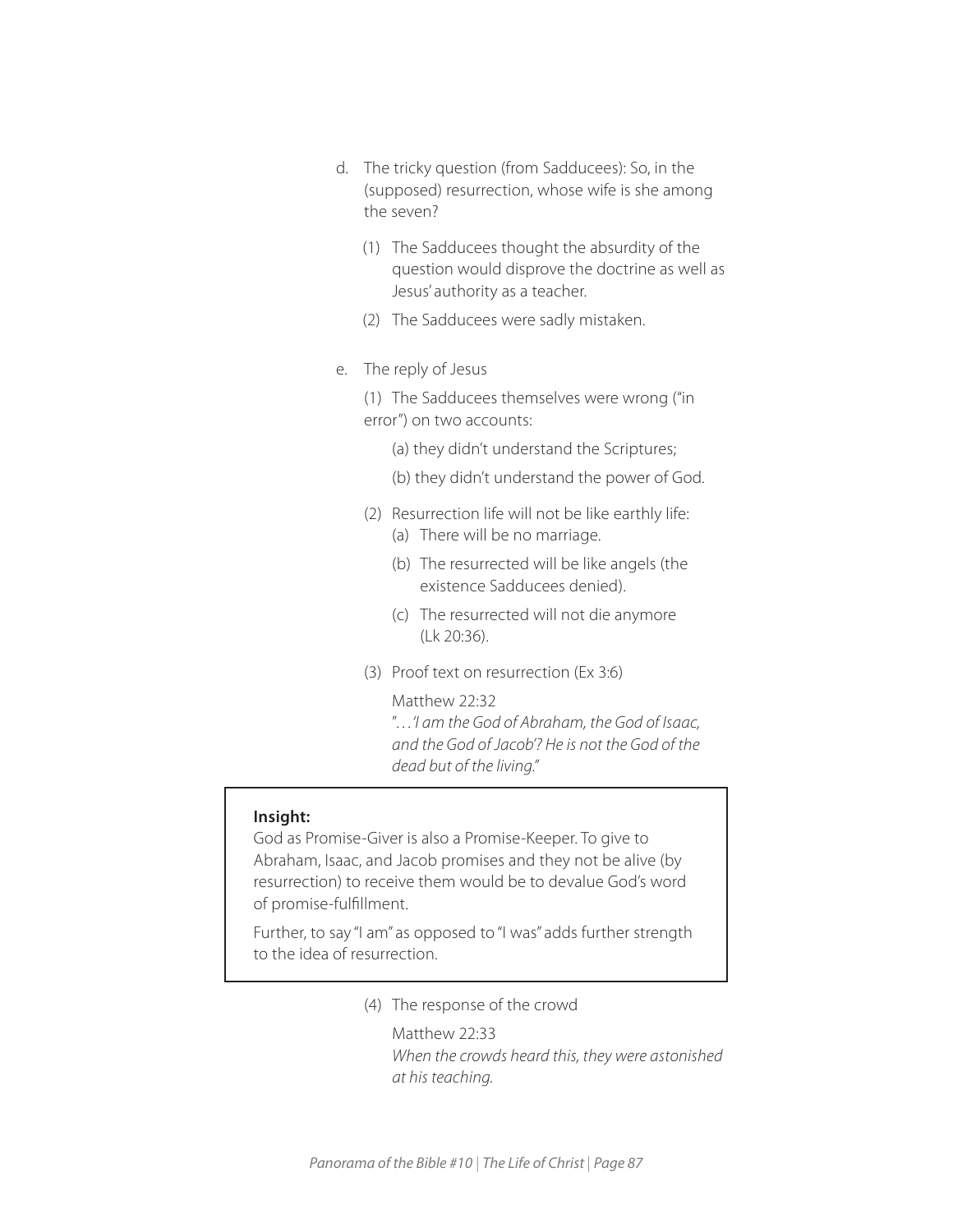3. By a Scribe

Mark 12:28-34 (cf. Matt 22:34-40)

*One of the teachers of the law came and heard them debating. Noticing that Jesus had given them a good answer, he asked him, "Of all the commandments, which is the most important?" 29 "The most important one," answered Jesus, "is this: 'Hear, O Israel: The Lord our God, the Lord is one. 30 Love the Lord your God with all your heart and with all your soul and with all your mind and with all your strength.' 31 The second is this: 'Love your neighbor as yourself.' There is no commandment greater than these." 32 "Well said, teacher," the man replied. "You are right in saying that God is one and there is no other but him. 33 To love him with all your heart, with all your understanding and with all your strength, and to love your neighbor as yourself is more important than all burnt offerings and sacrifices." 34 When Jesus saw that he had answered wisely, he said to him, "You are not far from the kingdom of God." And from then on no one dared ask him any more questions.*

- a. The Scribe was a Pharisee (Matt 22:30-35), chosen to pose a question of Jesus. Matthew notes that the Scribe was "testing" Jesus, although he had noted that Jesus had handled the Sadduccean test well.
- b. Apparently in the religious community this question had been posed and debated. Jewish thought had codified the law into 248 commandments and 365 prohibitions (i.e. 613 precepts to obey). So, of all these, which is the greatest, the weightiest?
- c. The question of the Scribe: "Which is the greatest commandment in the Law?" (36)
- d. The reply of Jesus:
	- (1) Love God with one's whole person (Deut 6:4-5).
	- (2) Love your neighbor as yourself (Lev 19:18).
- e. The Scribe's reply to Jesus' answer: The scribe replied that Jesus answered rightly. By doing so he showed his agreement and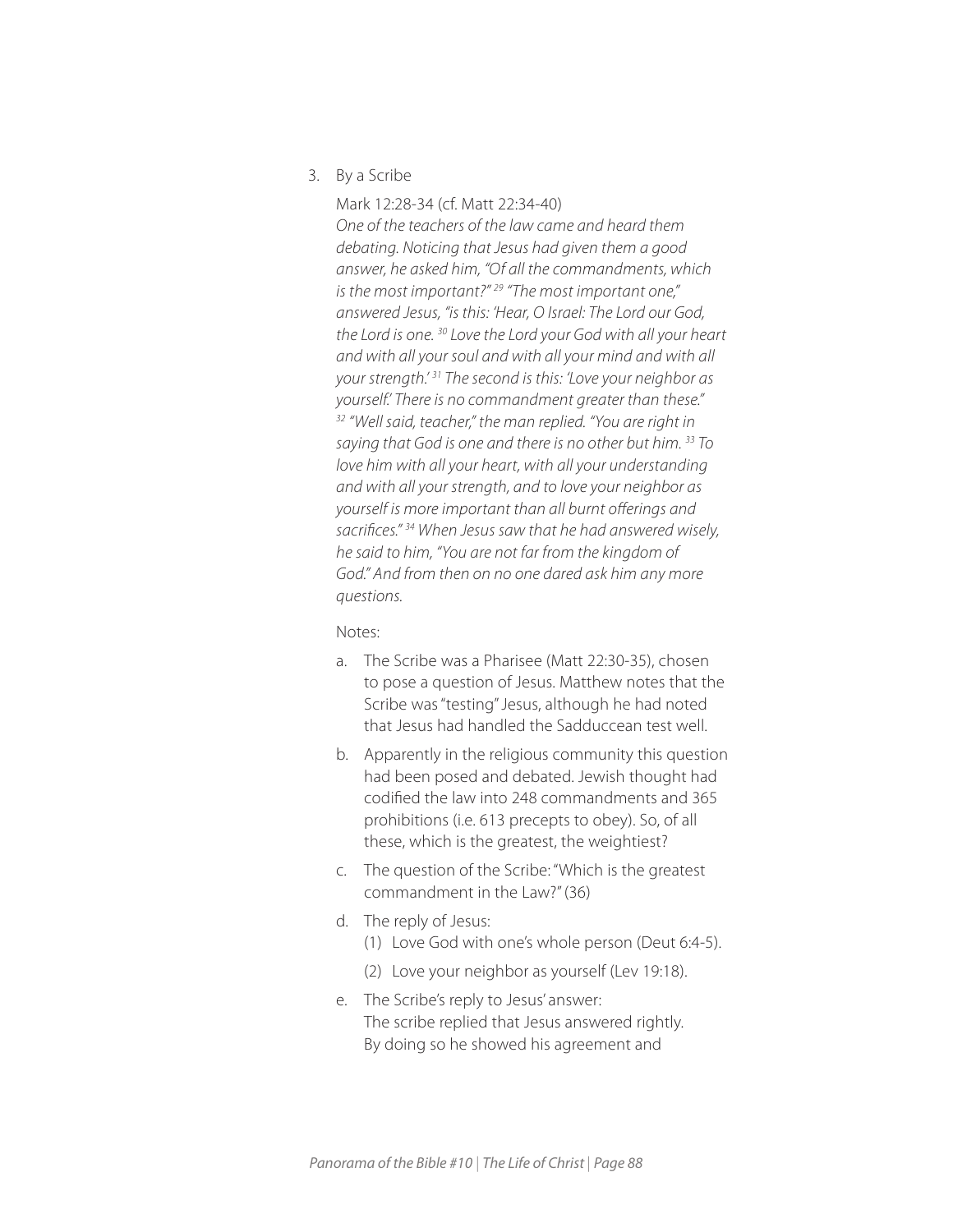appreciation of Jesus' response. Seeing this, Jesus noted:

#### Mark 12:34

*When Jesus saw that he had answered wisely, he said to him, "You are not far from the kingdom of God." And from then on no one dared ask him any more questions.*

4. By Nicodemus: a member of the Sanhedrin

Nicodemus came to Jesus early in His public ministry. He was not antagonistic but had personal questions to ask of Jesus. His interest was not to trap or criticize but to learn and ponder. He acknowledged that Jesus was a man from God.

- a. The introduction
	- John 3:1-2

*Now there was a Pharisee, a man named Nicodemus who was a member of the Jewish ruling council. 2 He came to Jesus at night and said, "Rabbi, we know that you are a teacher who has come from God. For no one could perform the signs you are doing if God were not with him."* 

- b. The surprising statement of Jesus
	- John 3:3

*Jesus replied, "Very truly I tell you, no one can see the kingdom of God unless they are born again."*

c. The clarification (due to Nicodemus' lack of understanding)

### John 3:5-8

*Jesus answered, "Very truly I tell you, no one can enter the kingdom of God unless they are born of water and the Spirit. 6 Flesh gives birth to flesh, but the Spirit gives birth to spirit. 7 You should not be surprised at my saying, 'You must be born again.' 8 The wind blows wherever it pleases. You hear its sound, but you cannot tell where it comes from or where it is going. So it is with everyone born of the Spirit."*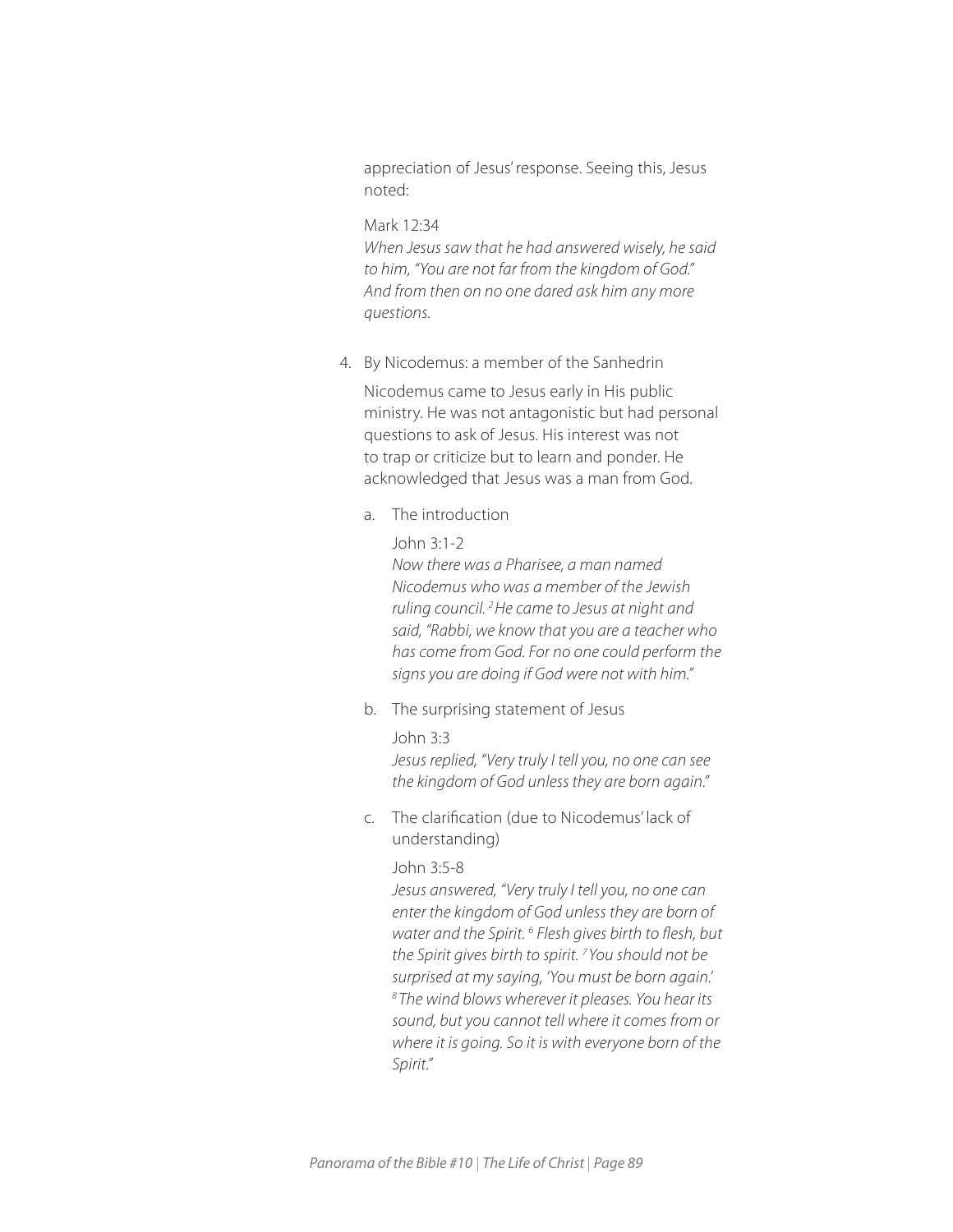d. The bottom-line teaching (for Nicodemus and all)

### John 3:16-18

*For God so loved the world that he gave his one and only Son, that whoever believes in him shall not perish but have eternal life. 17 For God did not send his Son into the world to condemn the world, but to save the world through him. 18 Whoever believes in him is not condemned, but whoever does not believe stands condemned already because they have not believed in the name of God's one and only Son.*

# **V. TAKE AWAYS**

## **A. Opposition**

Increasing opposition characterized the unfolding public ministry of Jesus. It would also follow His disciples as well. Note the somber warning that Jesus gave the "faithful eleven" in the Upper Room.

John 15:18-21

*"If the world hates you, keep in mind that it hated me first. 19 If you belonged to the world, it would love you as its own. As it is, you do not belong to the world, but I have chosen you out of the world. That is why the world hates you. 20 Remember what I told you: 'A servant is not greater than his master.' If they persecuted me, they will persecute you also. If they obeyed my teaching, they will obey yours also. 21 They will treat you this way because of my name, for they do not know the one who sent me."*

#### **B. Persecution**

Jesus had spoken of persecution in the Beatitudes (from the Sermon on the Mount).

### Matthew 5:10-12

*"Blessed are those who are persecuted because of righteousness, for theirs is the kingdom of heaven. 11 "Blessed are you when people insult you, persecute you and falsely say all kinds of evil against you because of me. 12 Rejoice and be glad, because great is your reward in heaven, for in the same way they persecuted the prophets who were before you."*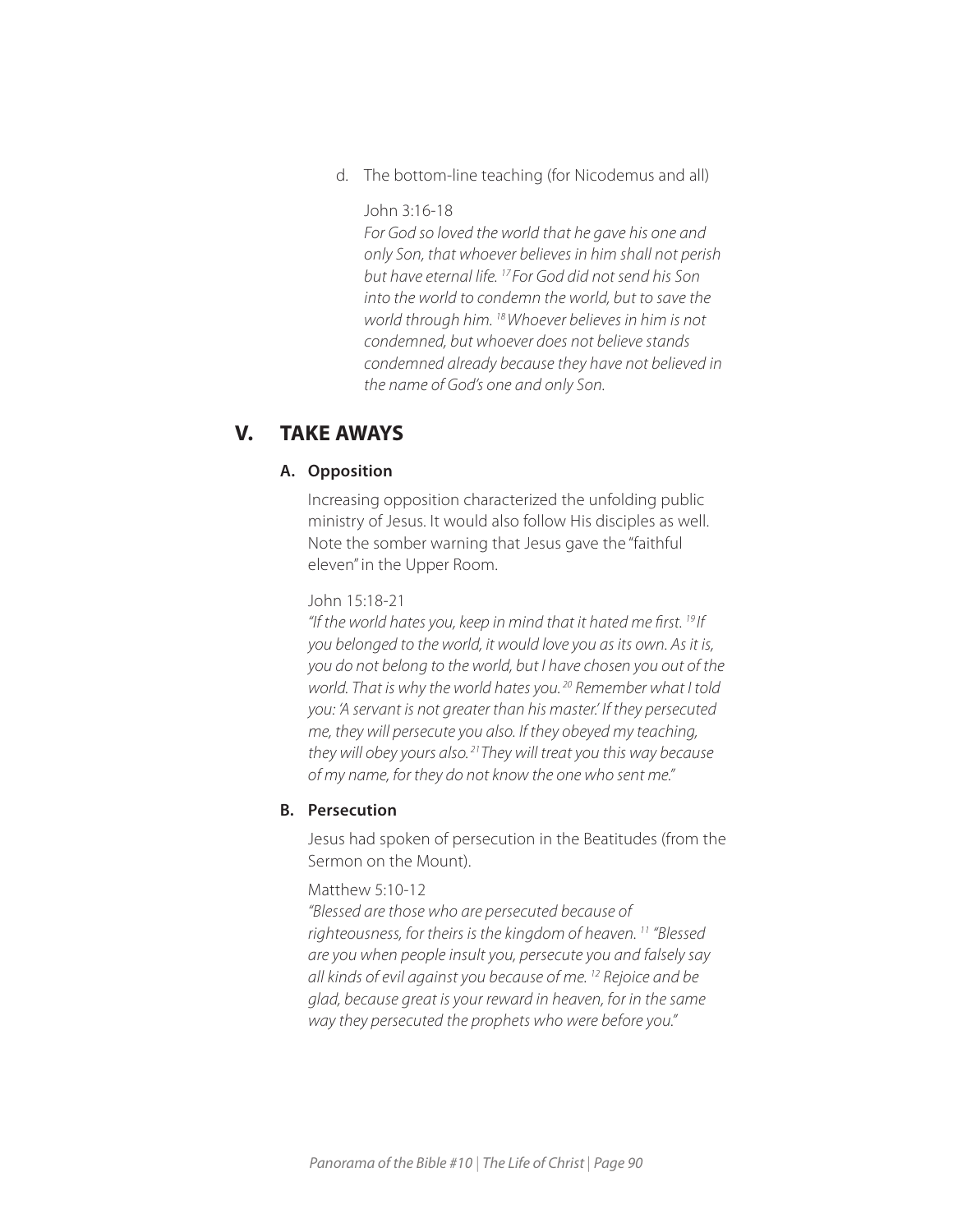The Apostle Paul also echoed this sentiment in Romans 12. After carefully explaining salvation (justification by faith not works), he began his "practical " follow-up with the strong urging to offer one's life to God, to no longer conform to the world's pattern but be transformed by the renewing of the mind (12:12). Then, he spoke of the obligation of love (12:9-21) and included this thought:

### Romans 12:14-15

*Bless those who persecute you; bless and do not curse. 15 Rejoice with those who rejoice; mourn with those who mourn.*

## **C. A Higher Call**

Hebrews 12:1-3

*Therefore, since we are surrounded by such a great cloud of witnesses, let us throw off everything that hinders and the sin that so easily entangles. And let us run with perseverance the*  race marked out for us, <sup>2</sup> fixing our eyes on Jesus, the pioneer *and perfecter of faith. For the joy set before him he endured the cross, scorning its shame, and sat down at the right hand of the throne of God. 3 Consider him who endured such opposition from sinners, so that you will not grow weary and lose heart.*